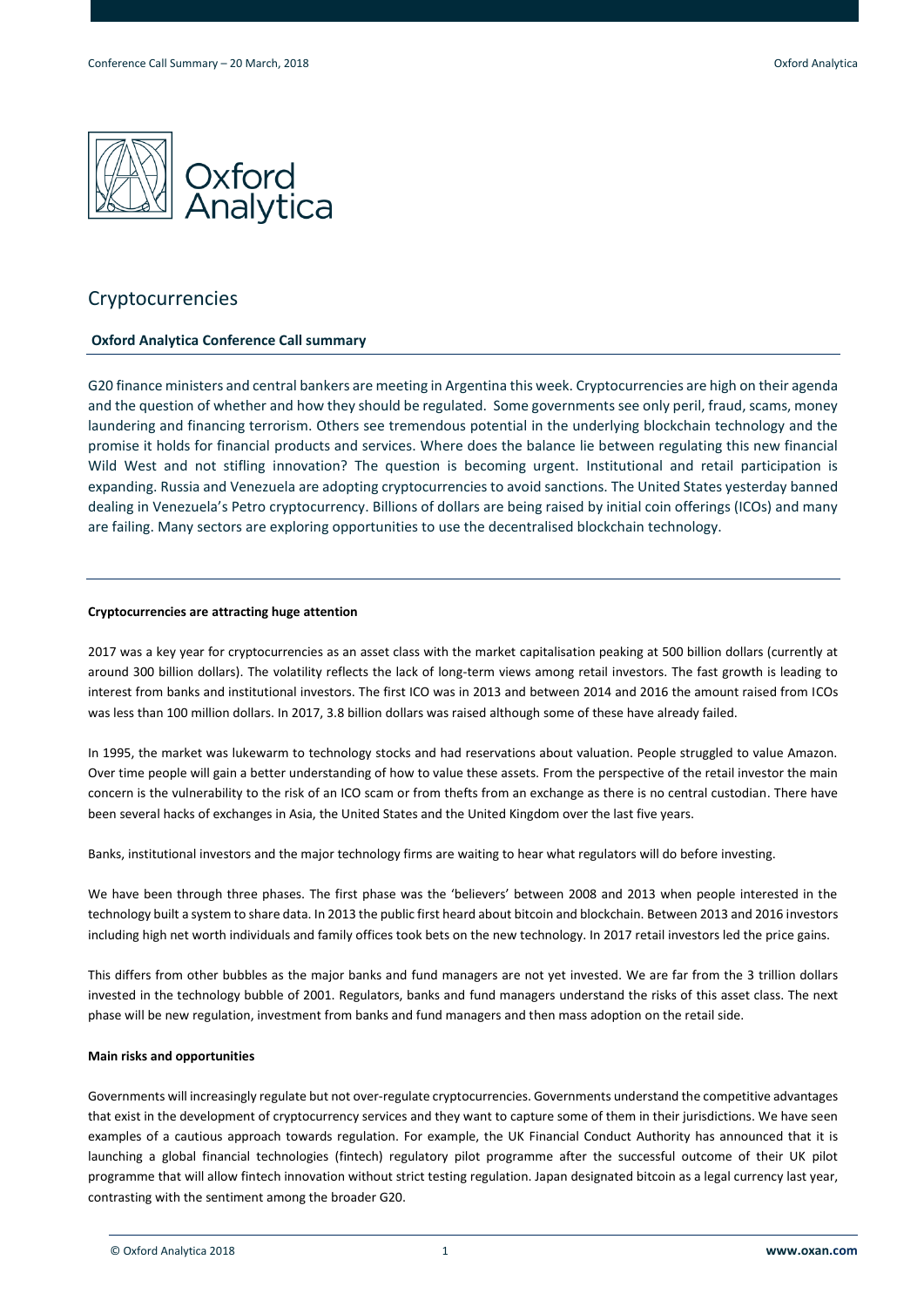A crisis in the fiat currency in some nations will drive government and the public to adopt cryptocurrencies. Zimbabwe is already an example -- even with a fall of 65% in the price of bitcoin in the last few months -- it still offers relative stability in that country given the inflation rate of over 1,000%.

Governments will use cryptocurrencies to transact with each other secretly. This is an important purpose of Venezuela's Petro cryptocurrency because it helps the heavily sanctioned government circumvent some of these sanctions.

The Chinese authorities are laying the ground for a national coin or blockchain environment that the authorities can control. The authorities have cracked down on cryptocurrency exchanges and miners. Nonetheless, around 80% of the bitcoin computing power is concentrated in Chinese mining farms and we will not see China's presence in the market decrease significantly.

Within 12-18 months, possibly sooner, about nine out of ten types of coin will disappear. They may still be traded but they will have near zero value. Most of these types, and there are about 1,500 of them, should not have been created as they lack a credible case for use. New types of coin will emerge but only a small number will have credible cases for use.

Satoshi Nakamoto, the author or group of authors who published the paper in 2008 laying out the basic principles for the blockchain technology on which the bitcoin protocol is based, will be awarded the Nobel prize in economics, the first time that the prize will be awarded to an anonymous person.

## **The approach of the authorities to cryptocurrencies**

A currency is an asset, but an asset is not a currency. Mark Carney of the Bank of England talks about crypto assets. Currencies have three characteristics: firstly they are mediums of exchange, secondly they are stores of value and thirdly they are units of account. For example a flat in central London is a store of value but it is not a unit of account or a medium of exchange. Gold before 1914 was similar to cryptocurrencies in that it was mined in limited quantities, but it did meet all three characteristics. Cryptocurrencies are currently mainly a store of value, the exchange is illiquid and priced as a unit of account they are highly volatile.

There are fundamental differences in how central bankers and regulators are approaching crypto assets, revolving around three questions.

- Should cryptocurrencies be allowed to operate only within the regulated banking system? Here there are two approaches: many central bankers in emerging markets and also Andrea Enria, the chair of the European banking authority, do not want to let cryptocurrencies into the regulated banking system but believe that they should be lightly regulated outside the conventional financial system. The position of Japan, the United States and the United Kingdom is to let them in but regulate them tightly. The chairman of the Commodity Futures Trading Commission (CFTC) in the United States has told the Senate that he is in favour of federal regulation of cryptocurrencies and is against self-regulation.
- How seriously should we take the historic association of crime with cryptocurrencies? About half of bitcoin holdings and about 20% of transactions are linked to crime but 80% are not. Anti-money-laundering legislation will be expanded and enhanced to include cryptocurrencies in many jurisdictions. Wallets will need to be regulated as there is no third-party custodian in these currencies which users can revert to.
- Central bankers worry what could happen to the financial system if regulated banks are weakened by the new technologies. This is not comparable to replacing black cab drivers in London by an application. It is completely different to transform the financial system because this sector -- if something goes wrong -- has the capacity to wreak havoc on the global economy, which we saw in the global financial crisis ten years ago.

## **Emerging markets and advanced markets**

Cryptocurrencies are more likely to flourish in emerging markets than in developed markets.

Regulations prevent interest rates moving freely in many emerging markets. In Kenya there are central bank regulations on how much interest can be earned and how much interest can be paid on bank deposits, making ICO offerings in Kenya attractive.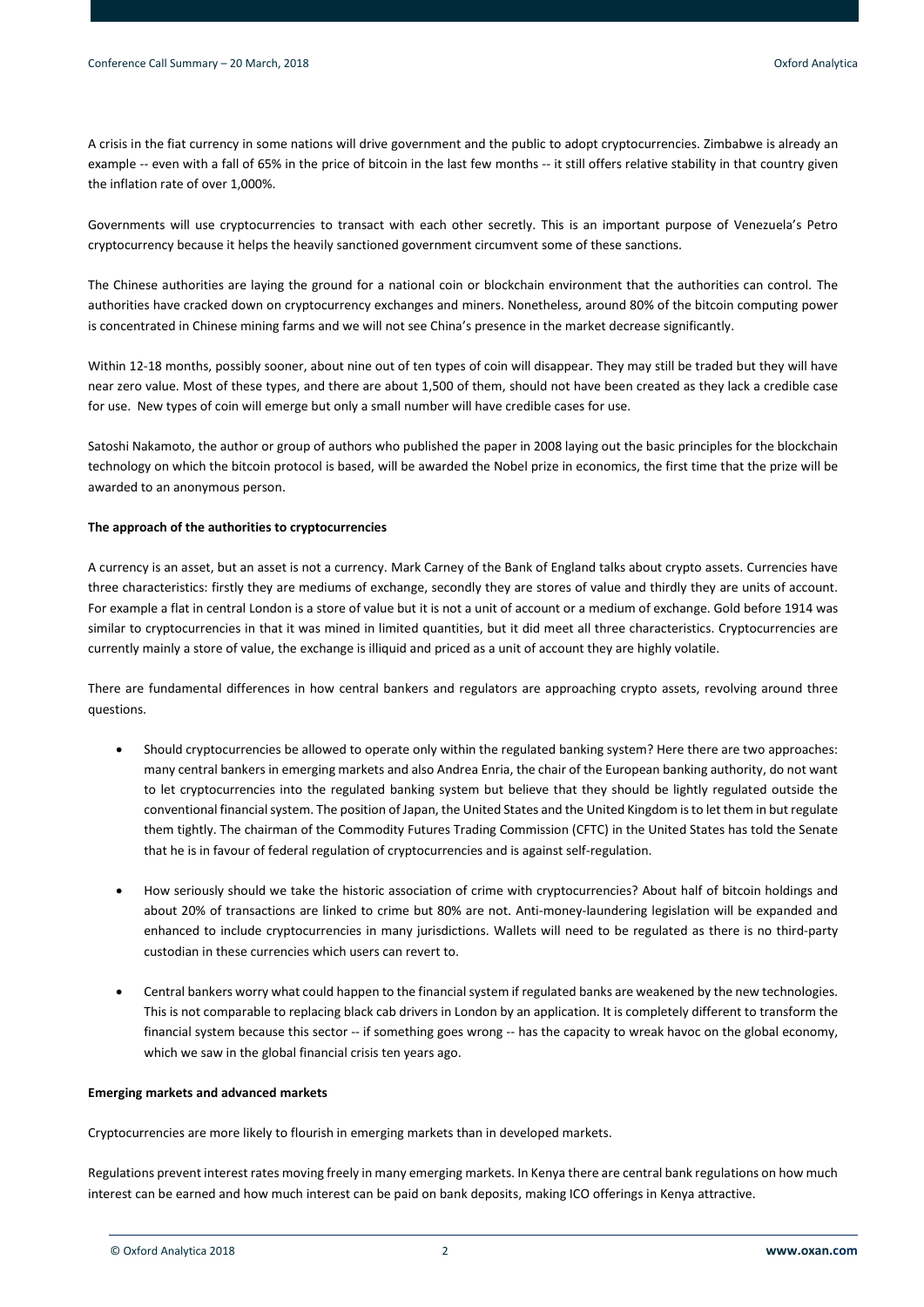In many countries, trust in the local currency is weak. There are many semi-dollarised economies where the dollar circulates alongside the local currency. Angola is one, Azerbaijan another. Commodity exporters are particularly prone to this.

Central bankers might argue that the banks provide credit to the economy, but banks do not provide venture capital to businesses in emerging markets. They buy government debt, handle currency transactions and make personal loans.

In emerging markets, the arguments for protecting the banks are weaker while in the developed markets the arguments are stronger.

#### **Cybercrime and the pace of technological advance**

Exchanges which trade bitcoin into fiat currencies and other cryptocurrencies have been hacked and hundreds of millions of dollars lost. This will get worse as some exchanges are in an early stage of development and vulnerable to cyber threats. This will have a significant negative impact on the price of the coins affected.

The security of the exchanges is very different from the security of the blockchain ledger itself. Although many cryptocurrency exchanges have been hacked, the bitcoin ledger has never been hacked and is proving to be very resilient. To take possession of bitcoin's blockchain ledger an entity would have to gain control of more than 50% of the computing power, which would be extremely difficult to do. Additionally, the cryptographic protocols securing decentralised ledgers such as the bitcoin ledger are highly sophisticated compared to current hacking tools.

## **Quantum computing**

One thing to watch out for is the advent of quantum computing. It is impossible to predict when this will be -- it could be five years, it could be 30 years -- but it will significantly increase the processing power of the hackers who possess this technology and therefore will threaten current cryptographic protocols. It is something governments and other interested parties should start to plan for.

#### **Energy usage concerns**

There is concern about the energy consumption of bitcoin and other proof-of-work cryptocurrencies, but you could equally ask how much energy is used by the traditional paper-based fiat currency when printing and distribution costs are considered.

#### **How much is blockchain technology over-hyped?**

There is a misunderstanding that blockchain is a technology that can do anything and will save the world. There are two key features:

- Everything on the ledger is traceable, which is not possible with an Excel spreadsheet or any classic database. One of the most transformative aspects is that it allows users who do not trust each other to transact with each other and it can be independently validated. Even if you assume that each user in the network distrusts all others, it still allows you to achieve trust and validation of transactions in a completely decentralised and distributed environment.
- You do need to have a central party to share information. With blockchain the consensus ensures security and data is not shared through a central technology. When bitcoin appeared in 2013 many people looked but it was not adopted broadly in the West. Today there is a lot of interest in crypto assets and decentralisation but further research needs to be done.

It is important to distinguish bitcoin from the concept of blockchain more generally. In much of the public perception bitcoin and blockchain are often considered to mean the same thing and the terms are sometimes used in incorrectly.

Bitcoin, in some respects, has been over-hyped although it may prove to have a long-term purpose as a store of value. We have yet to see some of the most important and transformative applications of blockchain technology. These applications will emerge in coming years. The vast majority of companies that use blockchain today could be described as 'Napsters' using an analogy from the early phase of the social internet. There may be an Amazon or a Google already lurking.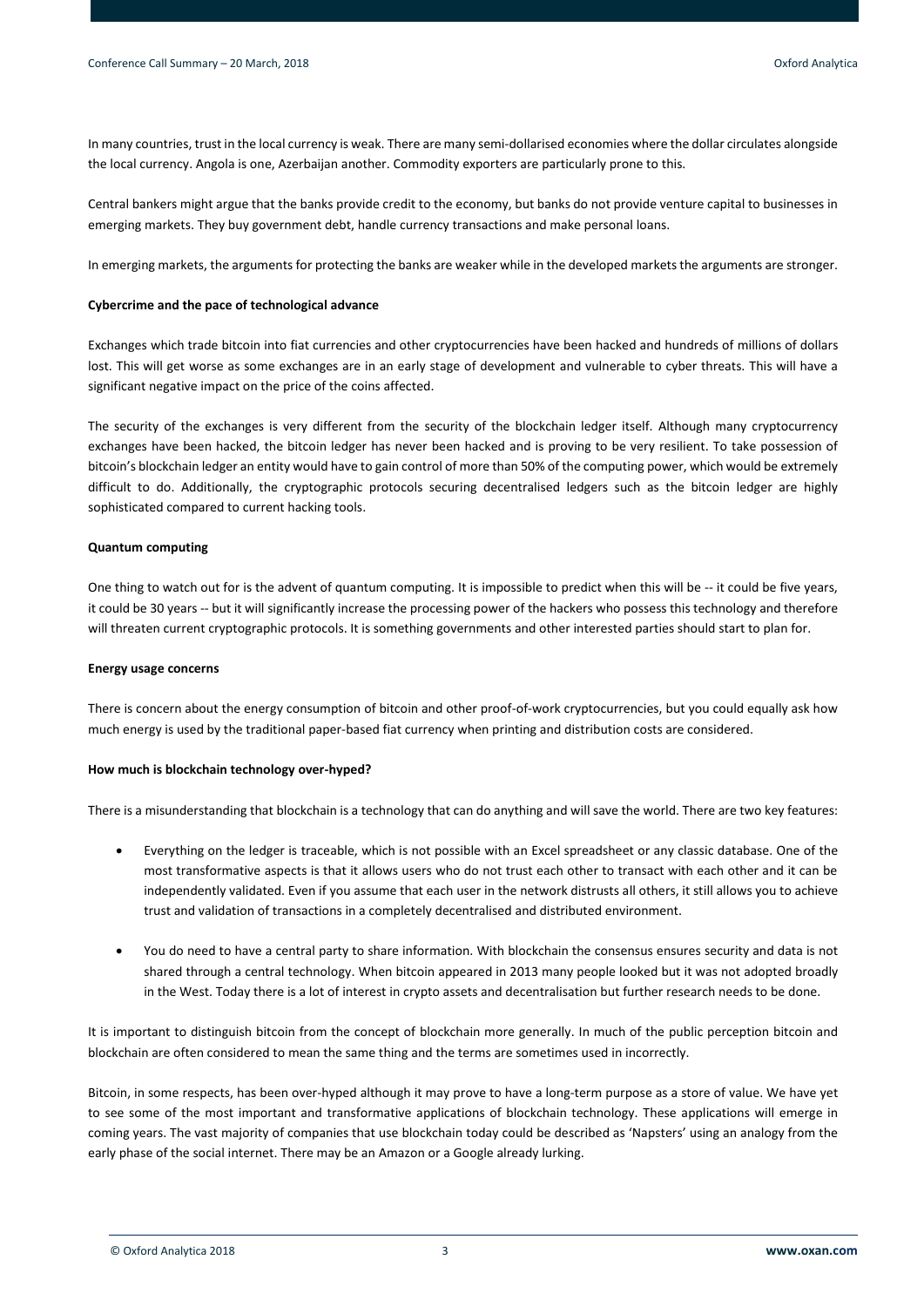## **What are the blockchain applications that we have yet to see?**

Blockchain technology has huge potential for data security if a cryptographically secure protocol system can be developed to validate information such as health records, land registries and even voting outcomes. This would solve a major problem of data integrity which governments across the world face. Interestingly these are blockchain applications that do not require the use of coins.

## **Other cryptocurrencies**

Bitcoin is the first blockchain proof of concept and it is not clear if it will be a winner. The ripple payment protocol is quicker and faster, but it is 97% owned by San Francisco-based Ripple, raising trust concerns as the firm could go bankrupt. Mondero and Z-cash offer more privacy. Anyone can see transactions on the bitcoin blockchain as it is an open ledger.

## **Payment system potential**

People have tried to find a way to avoid cross-border fees and to make quicker transactions. Many transactions done by current payment providers are quicker than the payment systems on blockchain which is not yet fully developed:

- The number of transactions one can do on a blockchain ledger is very small at 15 transactions per minute; Visa or Mastercard can handle millions of transactions per minute.
- Bitcoin fees are about 2 pounds per transaction, for a retailer the cost of using cash is 1.5 pence, card payments are 8 pence and online payments 19 pence.
- The Visa system processes about 65,000 transactions per second while Bitcoin processes about seven. The Visa system is also more energy-efficient.

Some central banks are exploring cryptocurrencies as a replacement for cash so that everyone would have access to the same real time gross settlement system, allowing simultaneous settlements of debits and credits. There would not be a private bitcoin but a public bitcoin that would be issued by a central bank nationally, for example the Swedish Riksbank. This is attracting central banks as their real-time gross settlements systems need maintenance and upgrading, particularly for settlements across exchanges.

We are likely to hear a lot more about central bank cryptocurrencies but there is no prospect of anyone making any money out of it because it would simply be an expansion of fiat currencies inside a single economy.

There are limitations in this application. National cryptocurrencies could speed up the global payments and settlement process. Government-backed and possibly central-bank-supported cryptocurrencies will emerge and they will have positive effects, but they will not be able to solve or alleviate the liquidity problem. Even in a future scenario in which every nation in the world has a national cryptocurrency -- if a bank wants to transact internationally it will still have to lock up trillions of dollars in so-called 'escrow' or transaction accounts, which are estimated to hold about 27 trillion dollars. National cryptocurrencies would still leave the global monetary system highly fragmented although there are some companies trying to solve this.

## **Competing currencies?**

There is no problem having competing currencies inside an economy. When former UK finance minister Gordon Brown was discussing whether the United Kingdom should join the euro one of the ideas was that the euro should circulate freely with sterling in the economy. In Angola the dollar and the Angolan currency are used interchangeably. Central banks are not considering a global cryptocurrency. Policy makers will draw the line at the dollar effectively being replaced as a global currency by a privately produced currency.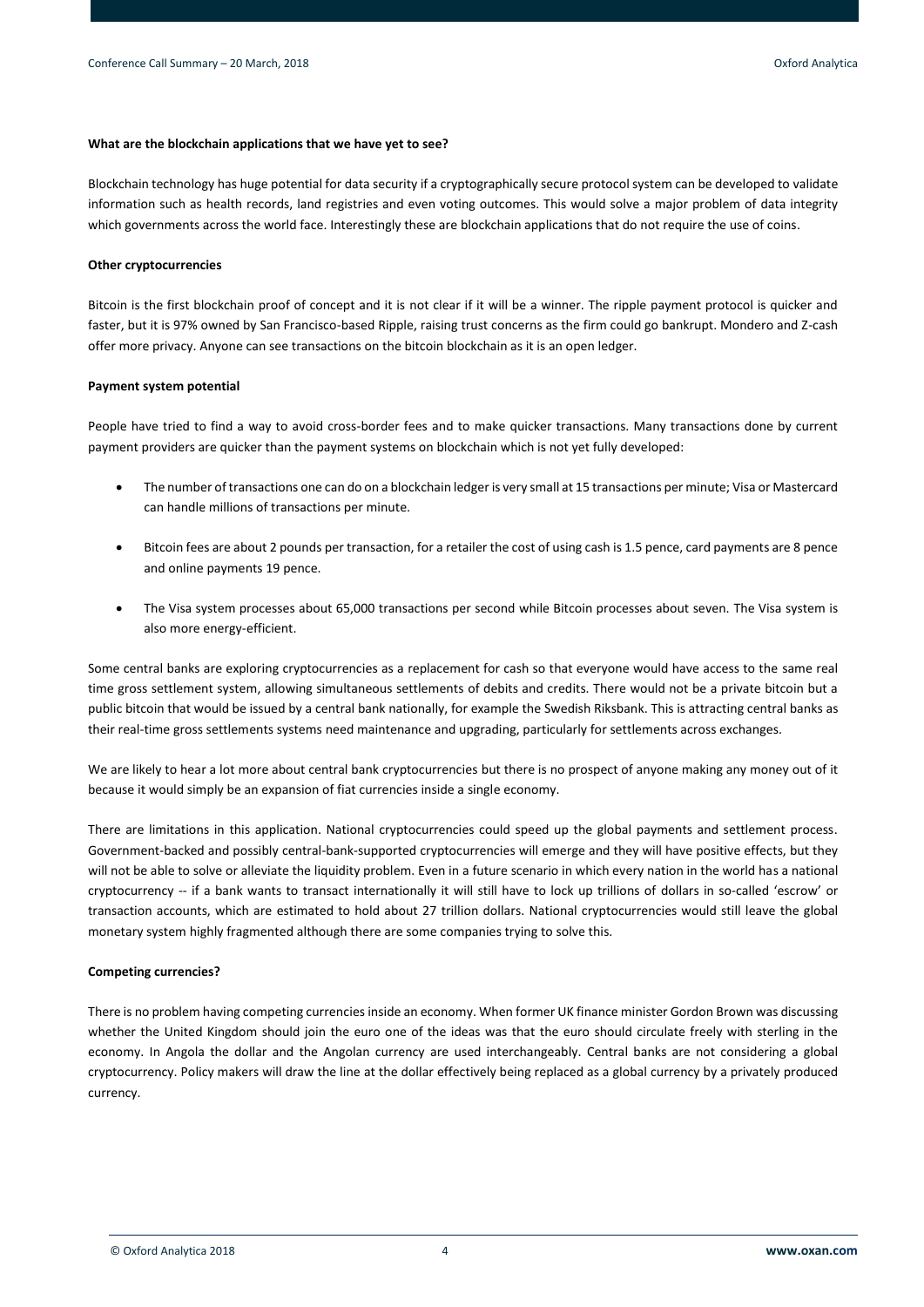## **Is the crypto 'bubble' similar to the 2008 housing market bubble?**

There is no comparison because a house is a physical asset. Nothing is underpinning bitcoin except its acceptance by other people. There is an analogy with the failure of the US movement to use free silver as an alternative to gold in the late nineteenth century. Bitcoin has no underlying value.

The comparison with the global financial crisis is more of a disanalogy than an analogy.

There is a huge difference in scale. The 2008 crash was possible because the derivatives market represented a large portion of the global financial market and this impacted national economies. One of the most recent and credible reports indicated that a severe crash in the current cryptocurrency market could affect at most 1.0% of global GDP. The comparison is not very relevant as cryptocurrency market capitalisation remains below 1 trillion dollars. As this increases to several trillions of dollars over time then the analogy with the 2008 crisis will become more relevant.

How governments and authorities will deal with a major crash will also be different. In the case of conventional market crashes governments have instruments to use including quantitative easing. If there is a major crash in the cryptocurrency market, some of the centralised instruments will not be available precisely because these cryptocurrencies are decentralised, so the authorities would not be able to mitigate the damage even if they wished to. Central banks could purchase cryptocurrencies to stop a crash but there are no signs yet that governments would be willing to do that.

## **Comparison with gold**

Gold was abandoned as a form of currency in the Great Depression nearly 100 years ago. Gold's limited supply meant regular periods of declining prices -- driving producer prices lower and interest payments on debt higher -- devastating holders of debt. Under the Bretton Woods Agreement inflation could be controlled by the dollar. The maximum bitcoin supply is set at 21 million and the ceiling is expected to be reached by 2140. At that point it will become a disinflationary asset. The limited supply is central to bitcoin and if there is going to be a limited supply of cryptocurrencies that will mean declining prices -- with profound implications for the global economy.

## **Crypto assets -- adjusting to meet demand?**

Bitcoin is not related to sterling, so it serves as a hedge if the Bank of England was to fail or if there is a 'black swan' event. Other crypto assets give users a voucher with which they can access services. Filecoin, which offers decentralised storage, is paid for by tokens. Each token is valued by the amount of storage provided.

Four purposes of cryptocurrencies can be invoked in the face of scepticism:

- They eliminate intermediaries in the value chain.
- They eliminate central authorities in asset creation as it is governed by the blockchain protocol.
- Cryptocurrencies enable real time and inexpensive transactions -- their original purpose. It is ironic that it is no longer the main purpose.
- They are a store of value; currently this function is replacing the transaction mechanism as the main purpose.